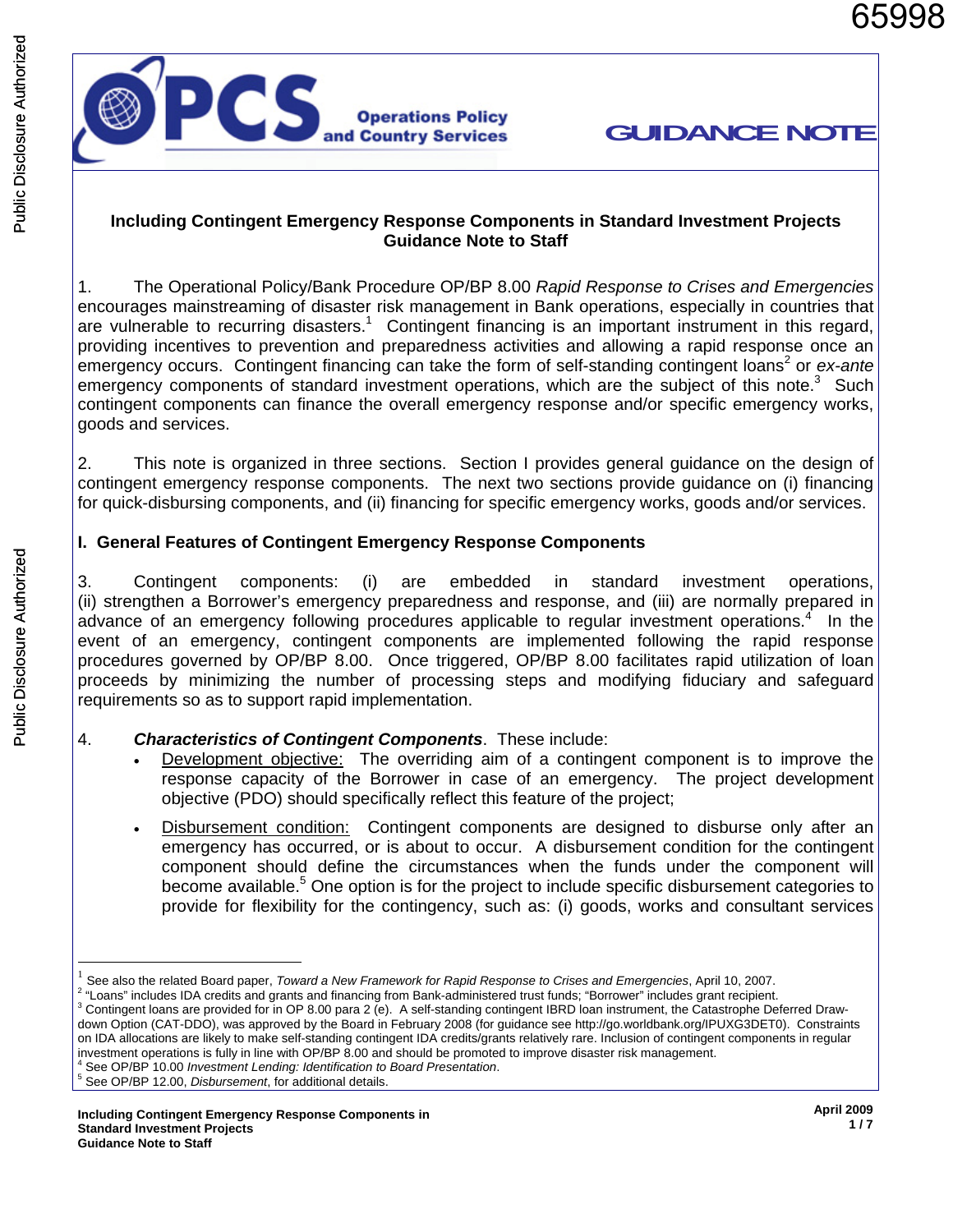

(including audit costs) for emergency response and recovery and (ii) a quick-disbursing component (a positive list of imported and locally-manufactured goods).

- Contingent windows and allocation of financing: Contingent components can be either fully funded (by commitment from IBRD, IDA (performance-based allocation), or trust funds) or designed as a contingent window, or a combination of both. A contingent window is a component that is an integral part of the project, but receives only a small or no allocation at the time of project approval. In case of an emergency, funds can be re-allocated to this window from other components.<sup>6</sup> In some cases, components from which the funds are transferred may become low-priority, or even obsolete, because of the emergency. In other cases, funding can be restored to components from which funds were transferred by provision of Additional Financing.<sup>7</sup>
- Disbursement arrangements: The initial Disbursement Letter for the project should identify the disbursement methods and corresponding supporting documentation requirements for disbursement under the contingent component, if known. Alternatively, a revised Disbursement Letter may be issued once the arrangements become more clear or if circumstances change.
- Disbursement profile: The project's disbursement profile should reflect the amount allocated to the contingent component in the last quarter of the project's implementation period.

5. *Constraints on IDA Allocations*. For IDA-eligible countries, *ex ante* funding of contingent components comes from a country's IDA allocation. IDA's policy is to consider *ex post* provision of additional allocations in the aftermath of major natural disasters. Such additional allocations would be available to provide Additional Financing to components from which funds were transferred to the contingent window and/or to augment the contingent window. Where the financing allocated to a contingent component remains unused (for instance, if no emergency occurs during the lifespan of the project), the balances are either cancelled at project closing and returned to the IDA pool or, if such provisions are included in project design, some or all of unused financing may be reallocated to other components of the project.

 $\overline{a}$  $^6$  Where the possibility of a reallocation is included in the project description, the reallocation will not constitute a formal restructuring of the project. If the approved project does not describe the necessary reallocation, a project restructuring may be necessary. The Regional Operations Adviser will determine whether the reallocation constitutes a second-order restructuring (requiring RVP approval of the EPP) or a first-order restructuring (requiring Board approval of the EPP, which is sought on an absence-of-objection basis in 8 working days). For guidance on project restructuring, see [Processing Restructuring of Investment Projects,](http://intresources.worldbank.org/INTINVLENDING/Resources/RestructuringGuidelines.pdf) available at http://go.worldbank.org/G2FFX7JIE0. See OP/BP 13.20 *Additional Financing for Investment Lending*. For IDA countries this funding would be from (a) the annual performancebased allocation or (b) from cancelled funds from other projects already approved. In the latter case, the date of approval of the restructured project matters: (i) If the project releasing resources was approved during a previous replenishment period, then the cancelled funds are not made available as Commitment Authority in the ongoing replenishment period. Therefore, to affect the necessary increase in Commitment Authority (which is reviewed by the Board annually), the Country Director must seek agreement from FRM on the amount and operation concerned before notifying the Borrower of the cancellation. (ii) It is less problematic if the funds are cancelled from a project approved during the ongoing replenishment period. However, in this case as well, the Country Director must seek prior approval from FRM, to enable tracking of allocations and commitments.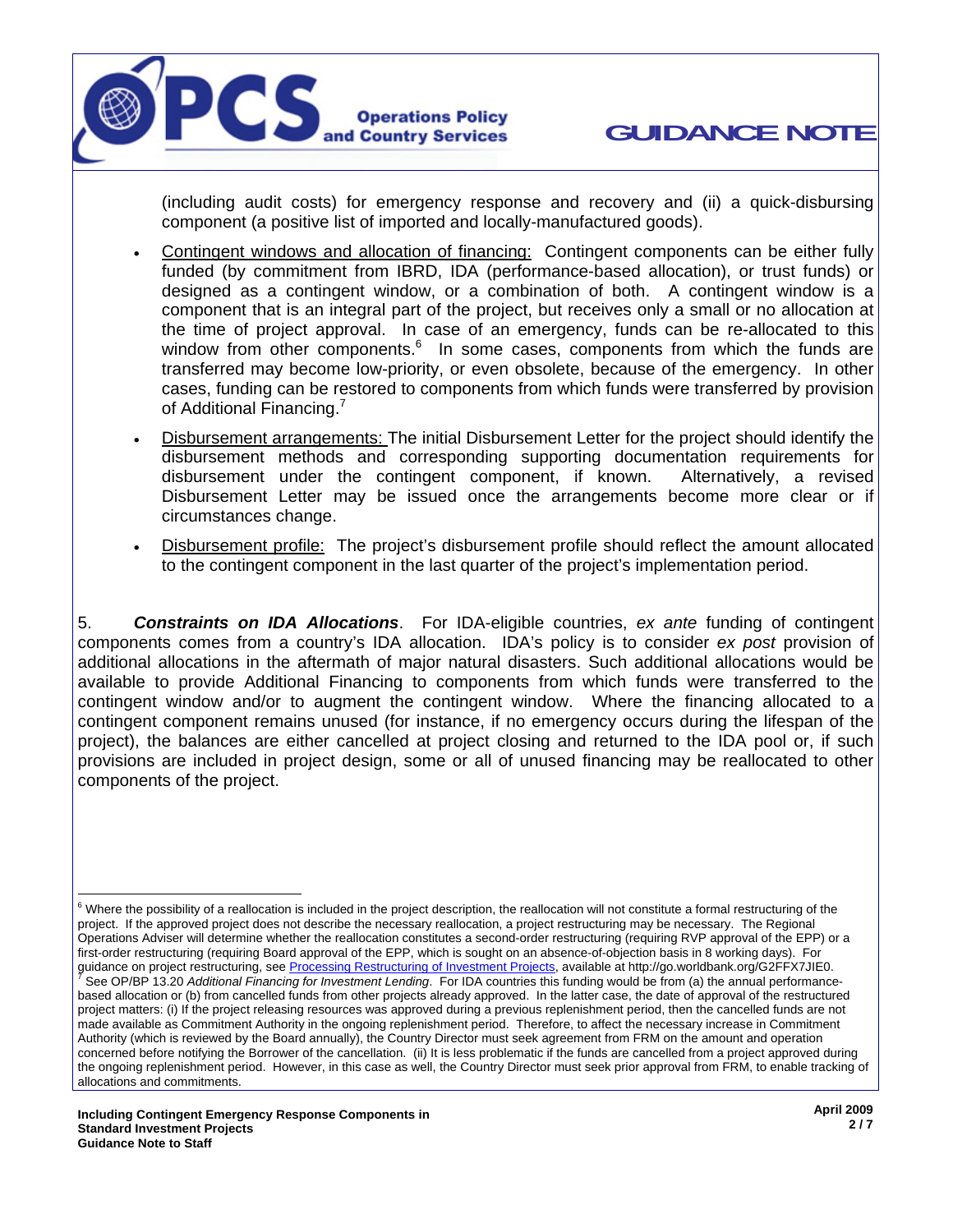

### **II. Financing for Quick-disbursing Components**

6. OP/BP 8.00 as approved in April 2007 allows the financing of expenditures on a positive list of goods (imported or locally manufactured) by the public and private sectors. This provision applies to both self-standing emergency operations and to contingent components of investment operations.<sup>8</sup> This feature of OP/BP 8.00 will be particularly useful to lower-income countries that lack sufficient liquidities to face emergencies. IBRD borrowers should be encouraged to consider availing themselves of the new Catastrophe Deferred Draw-down Option (CAT-DDO) instrument, which was approved by the Board in February 2008 (see Footnote 3 above).

- 7. *Characteristics of Quick Disbursing Components.* These include:
	- Development objective: Generally, the objective of emergency financing is to increase the financial resilience of the Borrower when emergency strikes, but not to provide general budgetary support. This is achieved by provision of liquidity to the Borrower, to help finance the government's overall response to the emergency and/or to protect its fiscal accounts.<sup>9</sup>
	- Positive list of goods: OP/BP 8.00 allows for the financing of public and private sector expenditures on a positive list of goods, both domestic and imported, required for the Borrower's emergency recovery program.

8. *Specifying a Positive List of Goods.* In designing the contingent component, the team should identify goods for which expenditures can be documented (i) fast, so as to allow for rapid disbursement of the loan proceeds and (ii) in sufficient quantities, so as to allow for disbursement of the desired amount. The positive list includes the type or categories of goods against which disbursements will be made. A generic positive list may be combined with a list of excluded goods that could trigger safeguard policies (for example, fertilizers, nuclear products, and military items). The positive list may include second-hand goods. A sample positive list is in Attachment A. A recent example is provided in Box 1.

9. *Procurement Methods for Goods on Positive List.* Some countries may have national emergency procedures for procurement. These procedures and commercial practices of the private sector may be followed, provided they are acceptable to the Bank. The project appraisal document should specify clearly the acceptable procedures and address any associated risks and mitigation measures. If mitigation measures are required, they may include a technical and financial audit of the component. Such audits would cover: (a) the contracting approach, (b) the appropriateness of prices relative to market prices, (c) the adherence to acceptable and agreed commercial practices or emergency procedures, and (d) the appropriate use of funds for intended eligible purposes.

<sup>8</sup> The previous policy, OP/BP 8.50, *Emergency Recovery Assistance*, provided for the reimbursement for expenditures on a positive list of imports. This was often used to make available to the Borrower the necessary liquidities to face an emergency.<br><sup>9</sup> An additional instrument of assistance is lending under OP/BP 8.60 *Development Policy Lending* (see <u>http:</u> which is available for provision of general budgetary support.

 $\overline{a}$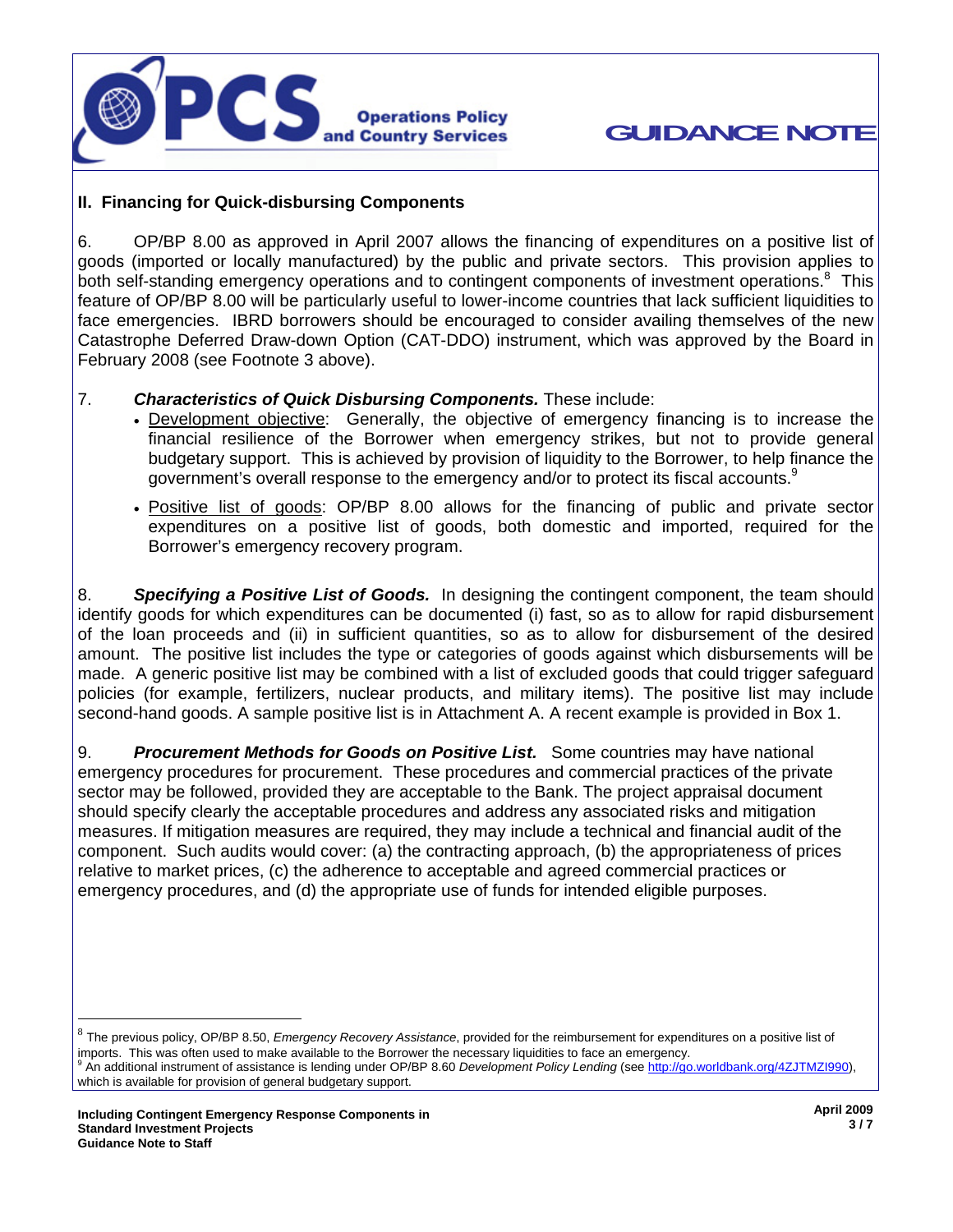

#### **Box 1. Providing Liquidity by Using a Positive List**

Financing expenditures on imports and/or domestic goods is an effective and simple mechanism to provide liquidity to a government affected by a major disaster. This quick-disbursing mechanism was used under many projects, including the following.

The Pakistan *Earthquake Emergency Recovery Project* (Cr. 41340-PK) financed expenditures on a positive list of items such as fuel and petroleum products and other construction materials, prefabricated and temporary structures for providing medical services, and construction and earth-moving machinery and spare parts. This, in turn, supported early reconstruction, the rehabilitation of assets, and the restoration of economic activity, while mitigating pressure on the balance of payments.

The *Emergency Project to Mitigate the Impact of the Financial Crisis* in the Democratic Republic of Congo (Cr. H4530) finances essential goods and commodities. Disbursements will be made against a positive list of goods and commodities; this list was finalized during project appraisal. The list includes food products, construction materials, telecommunication equipment, and oil products. Assessment of major imports contracts from June 2008 to January 2009 concluded that a retroactive financing of up to US\$24 million could be provided to finance import expenditures incurred within twelve months before Grant signing. A consultant was recruited during project preparation to review private importers' commercial practices and ensure they could be considered acceptable by the Bank. The consultant's assessment confirmed that: (i) procurement of import commodities by private sector of US\$1 million and above can follow modified International Competitive Bidding (ICB) procedures in accordance with paras 2.66-2.67 of the *Procurement Guidelines* and that procurement of such imports below a threshold of US\$1 million can be based on established commercial practices pursuant to footnote 55 of the Bank *Procurement Guidelines*; and (ii) supporting documentation was available for the amount proposed for the retroactive financing, so that the initial disbursements can be made in March 2009, within one month after project effectiveness. Conclusions of the report have been assessed satisfactory by the Bank.

10. *Identifying Documentation to Support Disbursement.* OP 12.00, *Disbursement*, requires the Bank to verify "that the application for withdrawal and any required supporting documentation … are sufficient ... to satisfy the Bank" that loan proceeds have been or are being used to finance eligible expenditures. The manner in which the Bank (i.e., LOA) implements this policy is by reviewing the supporting documentation and, in the case of reimbursements of amounts already financed by the borrower, requesting *proof of payment* before authorizing the disbursement. In ordinary circumstances, the borrower should be able to provide *proof of payment* in the form of receipts, or project bank statements evidencing the payments made. For a contingent component, where the emphasis is on quick disbursement and immediate emergency response, this requirement could prove difficult and cause delays. Some alternative approaches to satisfying the *proof of payment* requirement are described in Box 2 below. TTLs should determine an appropriate approach in consultation with the country finance officer.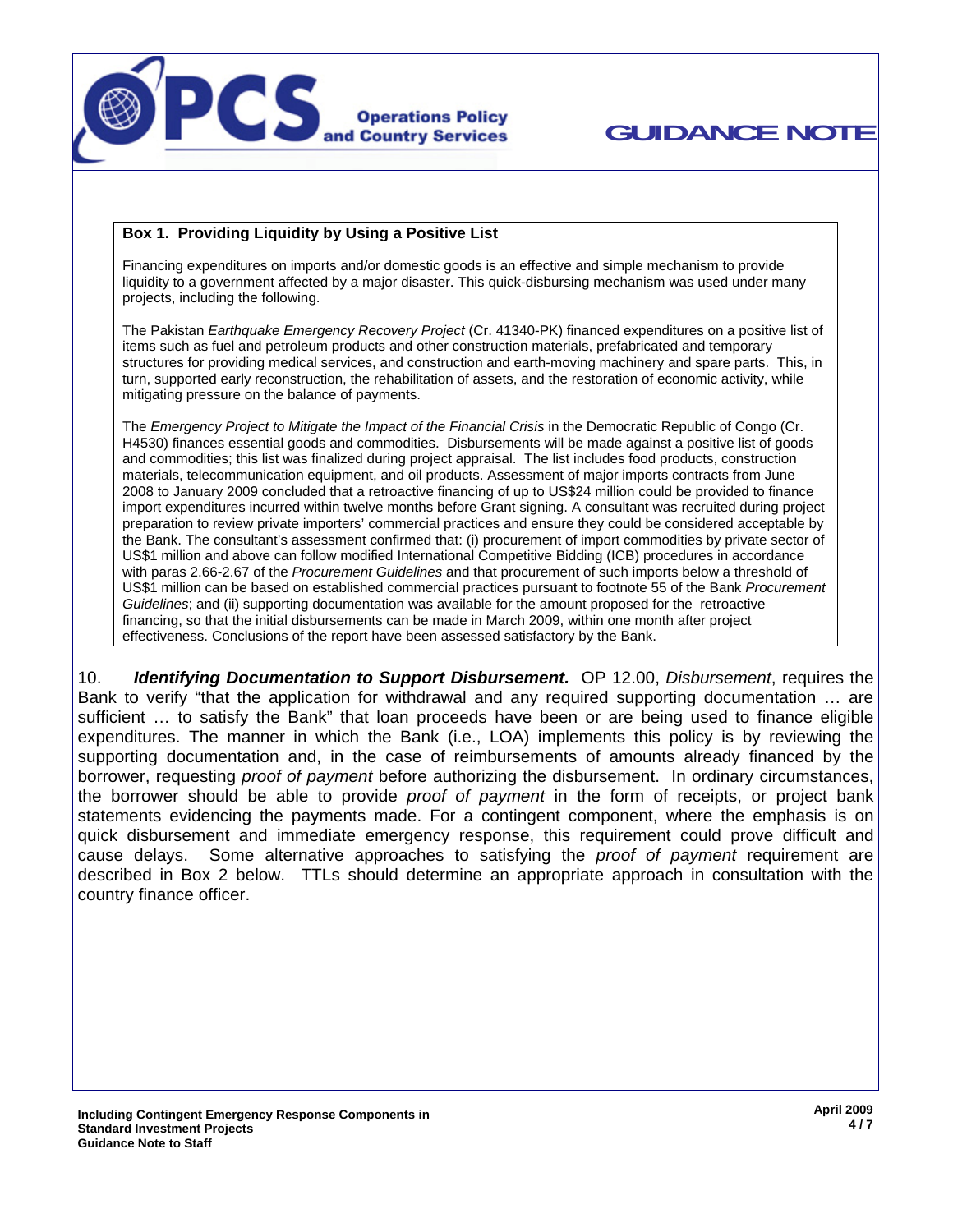

#### **Box 2. Proof of Payment and Documenting Expenditures**

**Example 1: Documentation of Diesel Fuel for Electricity Production** 

Following Hurricane Ivan in September 2004, the Bank provided immediate liquidity to the Government of Grenada under the Hurricane Ivan Emergency Recovery Project (Ln. 7262-GD). Funds were disbursed against customs receipts and proofs of payment by the Power Utility for diesel fuel used to maintain electricity production during the month following the disaster.

#### Example 2: Proof of Currency Purchase

The requirement to obtain proof of payment can be met by substantively equivalent means. For example, under the Dominican Republic Hurricane George Emergency Recovery Project (Ln. 4420-DO), expenditures were documented by the Central Bank. All releases of foreign exchange to commercial banks for private sector imports were made against equivalent Dominican peso deposits by the commercial bank into the Government's counterpart fund account. As a result, the Central Bank had the ability to ensure compliance with the disbursement arrangements and to provide regular reports on expenditure incurred.

#### Example 3: Documentation of Imports

The Disaster Vulnerability Reduction Project (Ln. 7293-CO) was designed to help Colombia mitigate the potential impact of adverse natural events such as earthquakes and floods. A key part of the project was the contingent component that would provide liquidity to the government should a disaster occur during project implementation. This component represented \$150 million out of a total operation of \$260 million.

For disbursements under the contingent component, the borrower agreed to provide a customs report on imports (from both public and private sources) incurred up to six months before and one month after the disaster. Because customs receipts do not constitute definitive *proof of payment*, the Financing Agreement specifies that disbursements by the Bank would be equal to 50% of the documented imports included on a positive list. Together with the borrower and in consultation with the country finance officer, the Bank has made an assumption that at least 50% of the imports are eventually paid. It was also agreed that the government would provide to the Bank a report showing that expenditures on the overall recovery effort were greater than disbursements under the contingent component.

11. **Time Limits.** Goods purchased up to twelve months before the emergency<sup>10</sup> can generally be financed by the Bank.

12. *Monitoring of the Expenditure Program.* It is important to recognize the purpose of the quickdisbursing component, which is to provide the necessary liquidities to a client country in an emergency. Because the purpose of the component is to provide liquidity by means of disbursement to finance a positive list of goods required for the emergency recovery program, documentation on specific uses of the particular goods financed by the loan proceeds is not required. However, it will be important to provide sufficient guarantee that the loan proceeds are used for the agreed purposes. Examples of approaches include:

 $\overline{a}$ 

 $10$  OP/BP 8.00 Procedural Guidelines (para. 25) provide for retroactive financing up to 40 percent of the loan amount for payments made by the Borrower no more than 12 months prior to the expected dates of signing of the legal documents of a new emergency operation. When this policy is applied to contingent components, the 12-month period is from the date when the implementation of the contingent component is triggered. The amount available for retroactive financing is up to 40 percent of the contingent component amount (after reallocation, if any).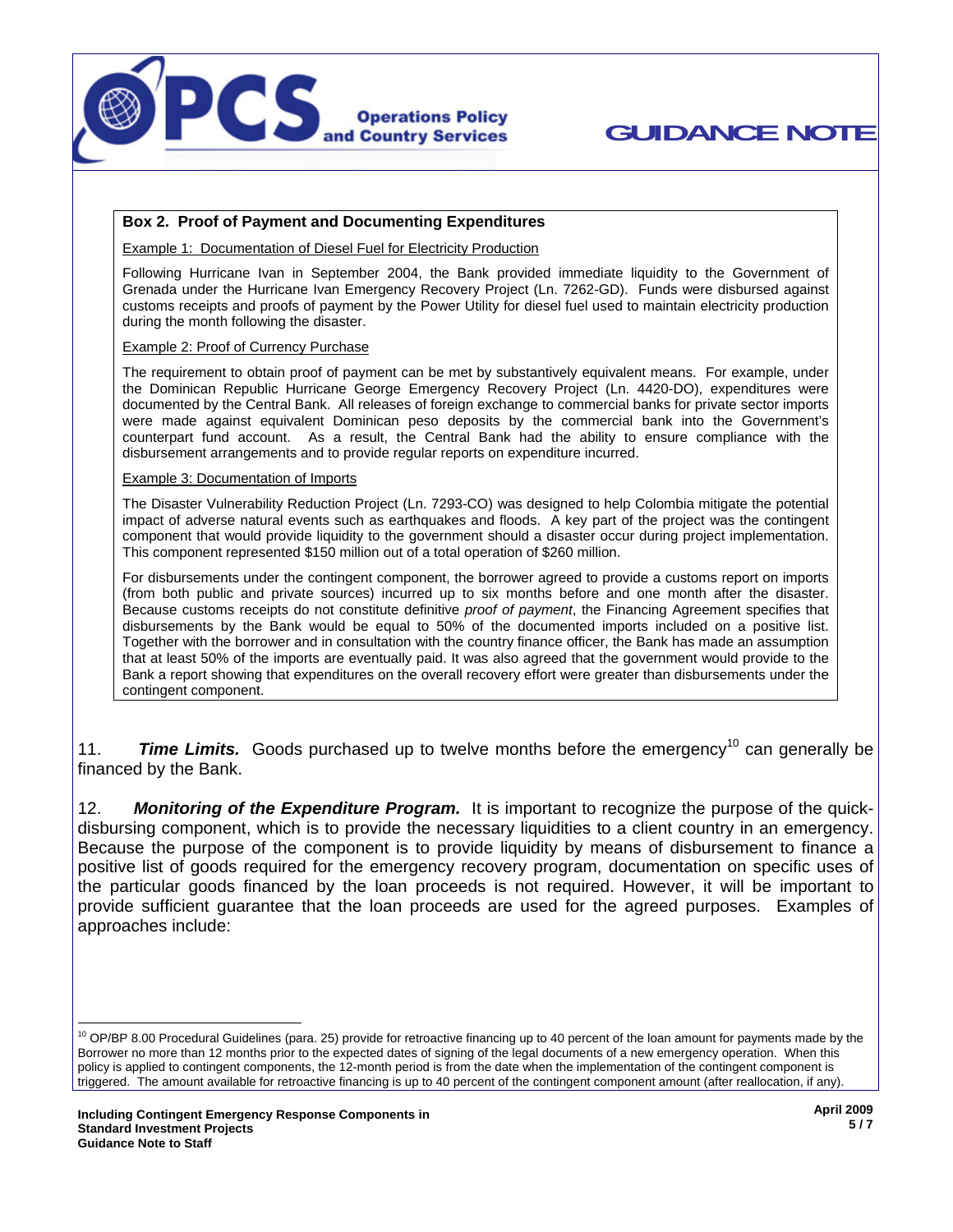

- Reimbursement of the oil purchases by the power utility (based on documented use of at least that amount of oil). The Bank checked that average fuel consumption was in line with the amount purchased.
- Submission by the Borrower of an acceptable recovery plan. In the case of the Colombia Disaster Vulnerability Reduction Project (Ln. 7293-CO), such a plan was required for the President to declare an emergency under Colombian law; the plan is a short "living" document that is then further elaborated as needed.

### **III. Financing for Emergency Works, Goods and/or Services**

13. OP/BP 8.00 also offers flexibility with respect to contingent financing for specific works, goods, and/or services. As noted in para. 4 above, the overriding aim is to improve the response capacity of the Borrower in case of an emergency. Once implementation of the contingent component is triggered, the Borrower is allowed to use the loan proceeds with the added flexibility provided under OP/BP 8.00 as detailed below.

14. *Emergency Procurement.* The contingent component should specifically reference the provisions of OP/BP 8.00 for additional flexibility in procurement of consultant, goods, works and services in case of emergency. This flexibility includes, but is not limited to: (i) use of emergency procurement procedures of the Borrower, (ii) applying higher prior-review thresholds; (iii) using simplified procurement methods; and (iv) drawing on pre-qualified procurement and project management agents through streamlined selection methods. For a more detailed explanation of the flexibility permitted in [procurement, see paragraphs 26-31 of the Rapid Response to Crises and Emergencies: Procedural](http://intresources.worldbank.org/INTRAPRES/Resources/RRCrisesEmergencies_ProcessGuideSteps.pdf?&&resourceurlname=RRCrisesEmergencies_ProcessGuideSteps.pdf)  Guidelines and Streamlined Procurement Procedures: Guidance to World Bank Staff (OPCPR, forthcoming, spring 2009).

15. *Use of Stand-by Arrangements.* Starting of procurement of emergency works, goods and services need not wait for the emergency to occur. Borrowers are encouraged to undertake advance procurement. Stand-by arrangements allow for tendering and signing of draft contracts, for which implementation is triggered when an emergency occurs. Such stand-by arrangements are common in the transport and power distribution sectors (for example, the service provider maintains clearing and repair crews ready to intervene after heavy storms).

16. *Emergency Disbursement Procedures.* The contingent component should also specifically reference provisions of OP/BP 8.00 for rapid processing of withdrawal applications and additional flexibility on financing eligibility and direct payments/use of letters of credit. For a more detailed explanation of the flexibility permitted in disbursements, see paras. 22-25 of the Rapid Response to Crises and Emergencies: [Procedural Guidelines.](http://intresources.worldbank.org/INTRAPRES/Resources/RRCrisesEmergencies_ProcessGuideSteps.pdf?&&resourceurlname=RRCrisesEmergencies_ProcessGuideSteps.pdf)

17. *Safeguard Concerns.* Components involving works and/or goods may give rise to various safeguard issues. For guidance on using the flexibility permitted with respect to safeguards issues, see para 32 of the Rapid Response to Crises and Emergencies: [Procedural Guidelines.](http://intresources.worldbank.org/INTRAPRES/Resources/RRCrisesEmergencies_ProcessGuideSteps.pdf?&&resourceurlname=RRCrisesEmergencies_ProcessGuideSteps.pdf) 

**Attachment A**